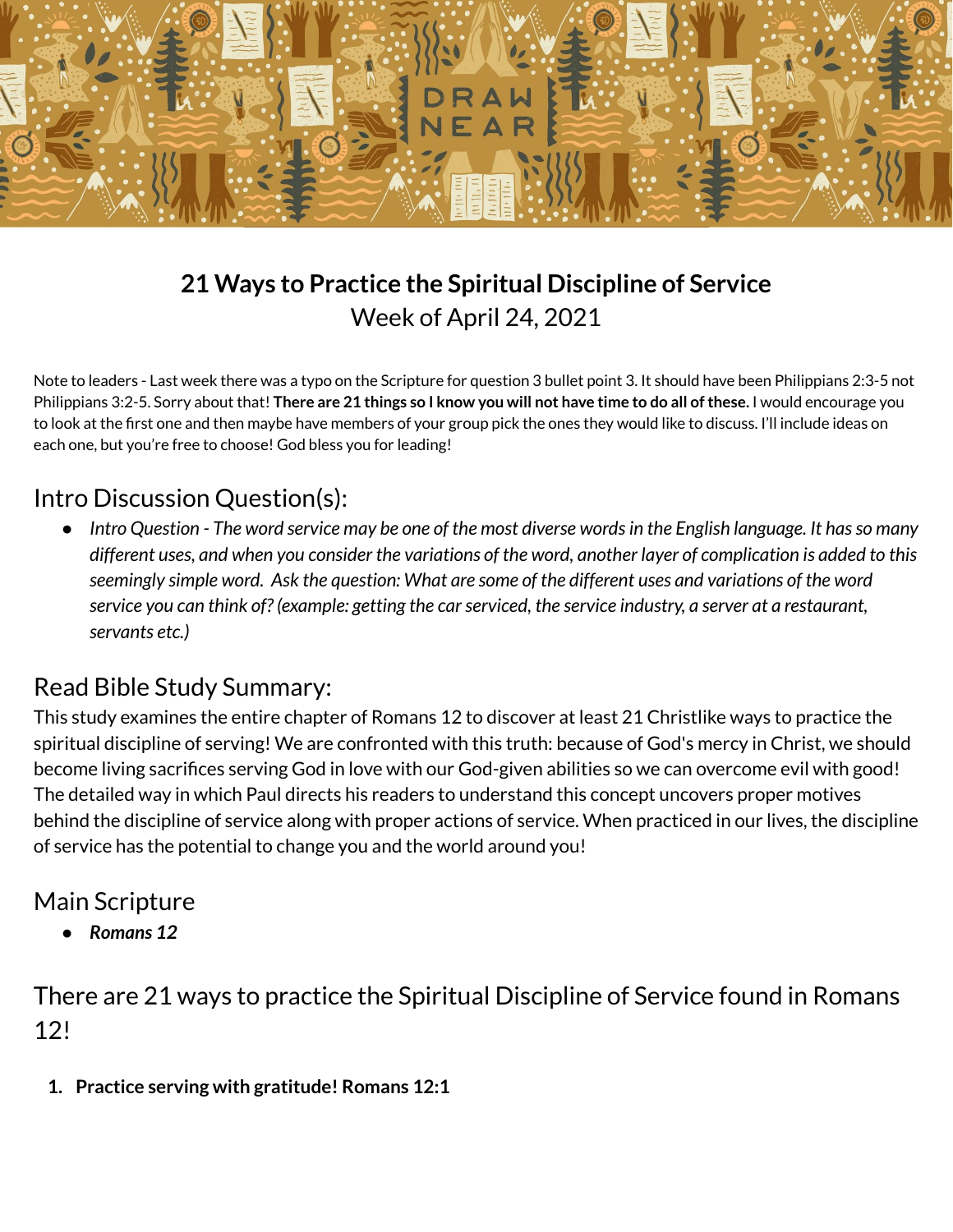- Gratitude for God's mercy should be one of the greatest motives for everything a disciple of Christ does. In view of, because of, as a result of, considering, owing to, thanks to, due to, through and by the mercy of God we live!
	- *Ask Question What isthe difference between serving out of gratitude and serving out of obligation?*
	- *Read Scripture - Ephesians 2:4-5*

#### **2. Practice serving with your life! Romans 12:1**

- This verse says offer your bodies as "living sacrifices." Jesus gave His life as a sacrifice in death in order that we might give sacrifices in life! He died for us so we could live for Him!
	- *Ask Question In what ways do find it difficult to be a living sacrifice?*
	- *Read Scripture - Luke 9:23-25*

#### **3. Practice serving with your best! Romans 12:1**

- Holy and pleasing to God. We should desire to give God our very best, nothing less! If we're honest, God many times gets our leftovers, our seconds, our scraps.
	- *Ask Question What happens when we put God and the things of God first place?*
	- *Read Scripture - Psalm 37:4-6*

#### **4. Practice serving with worship! Romans 12:1**

- So serving God with our life is our spiritual act of worship. We gather to worship together on Sundays and this we should do, but a true follower of Jesus wants to live a life of worship every day!
	- *Ask Question What are some of the ways you worship with your life ofservice to God and others?*
	- *Read Scripture - Psalm 19:14*

#### **5. Practice serving with what you don't do! Romans 12:2**

- A servant of God dances to the beat of a different drummer. We are motivated by a different standard, a different set of rules. We now know the truth about the ways of the world and its deception! We choose a different pattern. A pattern of life. (This goes hand in hand with #20 on the list)
	- $\circ$  **Ask Question** How is it serving God and others when we choose to not do certain things?
	- *Read Scripture - 1 Peter 4:1-4*

#### **6. Practice serving with your mind! Romans 12:2**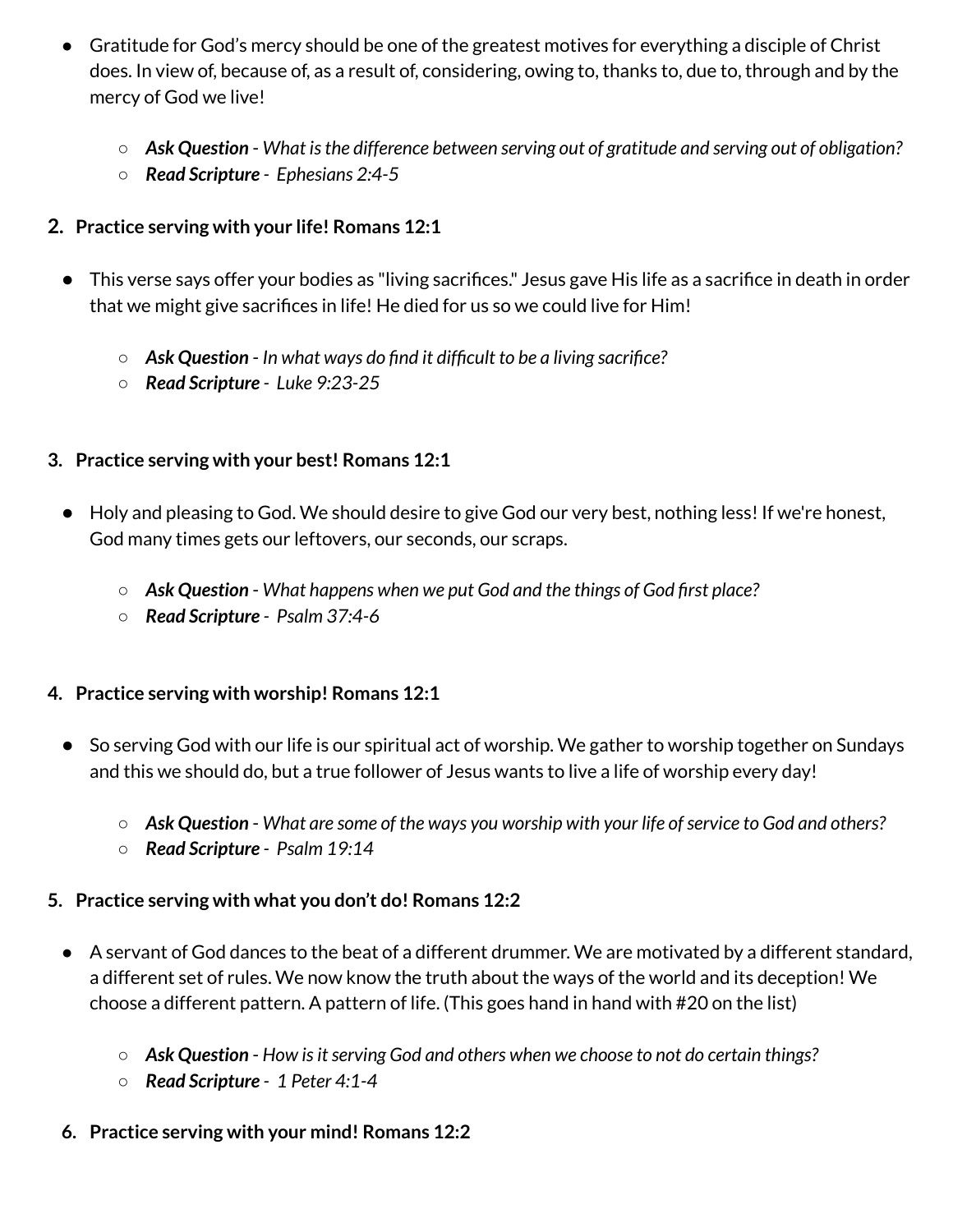- We actually allow The Holy Spirit of God to begin redirecting our thoughts and minds. When you set your hearts and minds on the things of God you will begin to discover the good, pleasing, and perfect will of God!
	- *Ask Question(s) What isthe difference between serving out of gratitude and serving out of obligation?*
	- *Read Scripture - Ephesians 2:4-5*

## **7. Practice serving with humility! Romans 12:3**

- Unfortunately the church is not immune to the sin of pride! God doesn't want servants with false humility, but He sure doesn't need servants who have lost their view of God's mercy in their lives.
	- $\circ$  Ask Question How is it that God gives us amazing grace and mercy we don't deserve and yet we can *begin acting asif we are better than others?*
	- *Read Scripture - James 3:13-17*

### **8. Practice serving with faith! Romans 12:3b**

- You must realize that your ability to serve and even have faith is a gift of God! It's up to you to exercise your faith to trust Jesus as your Savior and then in service to God, but God put the capacity to know God in your heart in the first place!
	- *Ask Question What doesthisstatement mean to you? A servant'sstanding with God and assurance in God are not based on how much faith they have but who they place their faith in!*
	- *Read Scripture - Galatians 2:20*

### **9. Practice serving with others! Romans 12:4-5**

- God believes in teams. The Holy Trinity of God, Father, Son and Holy Spirit. Jesus built a team of twelve. God has included us on His team in order to reconcile the world to Himself. Without teamwork, the church ceases to be the church and simply becomes an organization.
	- *Ask Question What are some of the benefits ofserving with others as a team?*
	- *Read Scripture - Hebrews 10:24*

### **10. Practice serving with your gifts! Romans 12:6-8**

- Serve with the gifts you've been given. Way too many people spend their time wishing they had somebody else's gifts. Don't waste your life wishing you were somebody or something else other than who God created you to be.
	- *Ask Question What gifts do you bring to the table as a member of Christ's body?*
	- *Read Scripture - 1 Corinthians 12:14-18*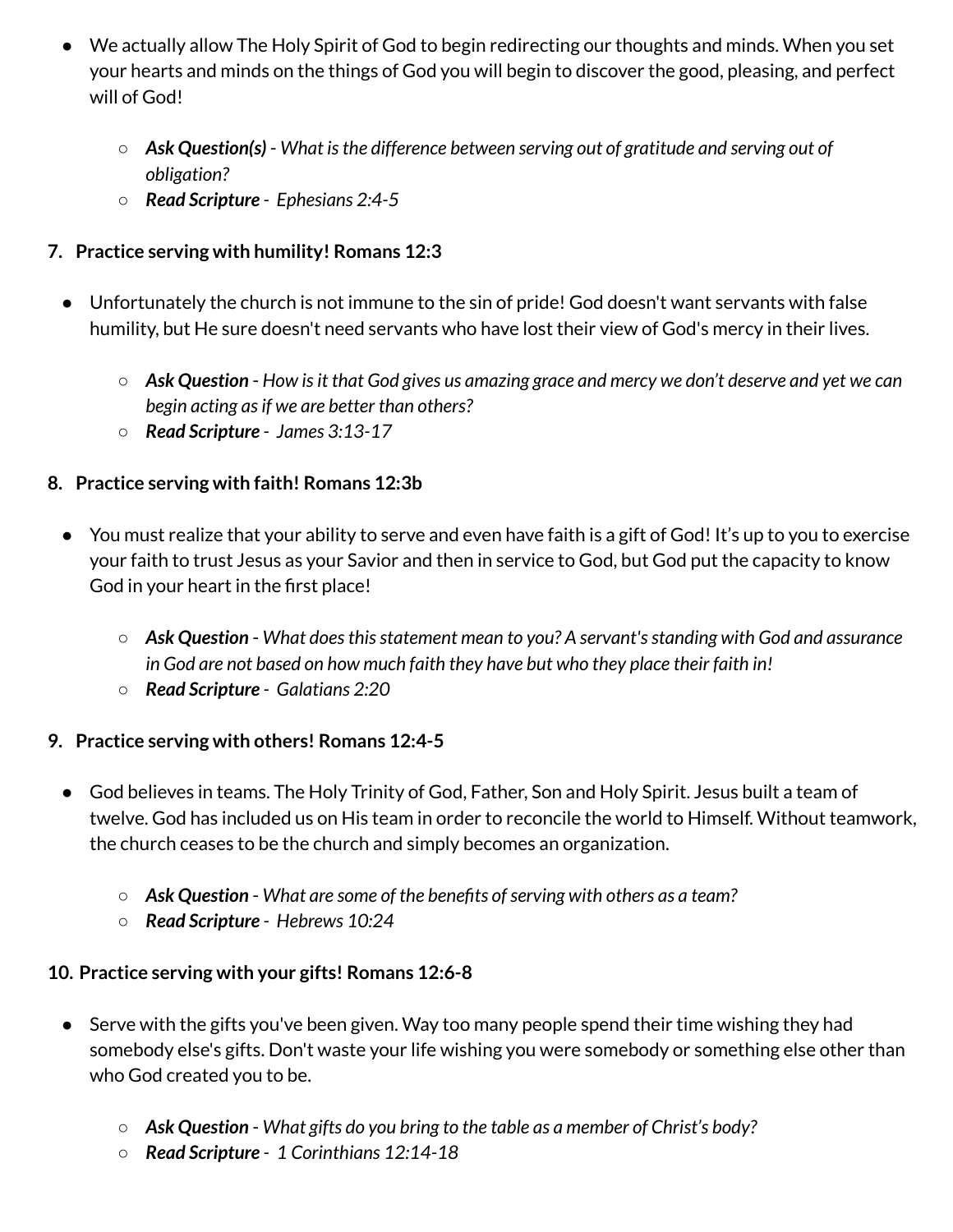#### **11. Practice serving with love! Romans 12:9**

- A servant of God must have a love that is sincere. The only thing he or she should hate is evil! A servant of God is to never hate anyone, not even their enemy. Our love helps us become like God in the way we serve God.
	- *Ask Question What difference doesit make whether or not you serve with love?*
	- *Read Scripture - 1 Corinthians 13:1, 4-7*

## **12. Practice serving with devotion! Romans 12:10**

- A servant of God is devoted to God, and one of the greatest ways we show our devotion to God is by our devotion to serve our brothers and sisters in the family of God!
	- *Ask Question(s) What is your definition of devotion?*
	- *Read Scripture - 1 Thessalonians 2:8*

## **13. Practice serving with zeal and spiritual fervor! Romans 12:11**

- Why combine these two like Paul did? Because zeal, eagerness, and passion, without spiritual direction can be dangerous! Our zeal must remain connected to our spiritual fervor.
	- *Ask Question Why should spiritual fervor be driven by an intense and passionate desire for God's direction in every single aspect of our lives?*
	- *Read Scripture - Psalm 73:24-26*

### **14. Practice serving with joy, patience, and faithfulness! Romans 12:12**

- These three directives go together! They work together! A servant of God is joyful because of the hope God has placed in their life! We have patience because we trust God is going to work even in our afflictions! And we remain faithful in prayer through it all!
	- *Ask Question How have these three things been a part of your life ofservice to God?*
	- *Read Scripture - Romans 5:1-5*

## **15. Practice serving with generosity! Romans 12:13**

- Sometimes generosity has nothing to do with money, but everything to do with being generous with our time, our talents, and our willingness to just be there for someone who's hurting!
	- *Ask Question Can you tell us of a time when you experienced the truth Jesustaught: It is more blessed to give than to receive?*
	- *Read Scripture - Matthew 25:37-40*

## **16. Practice serving with no discrimination! Romans 12:14**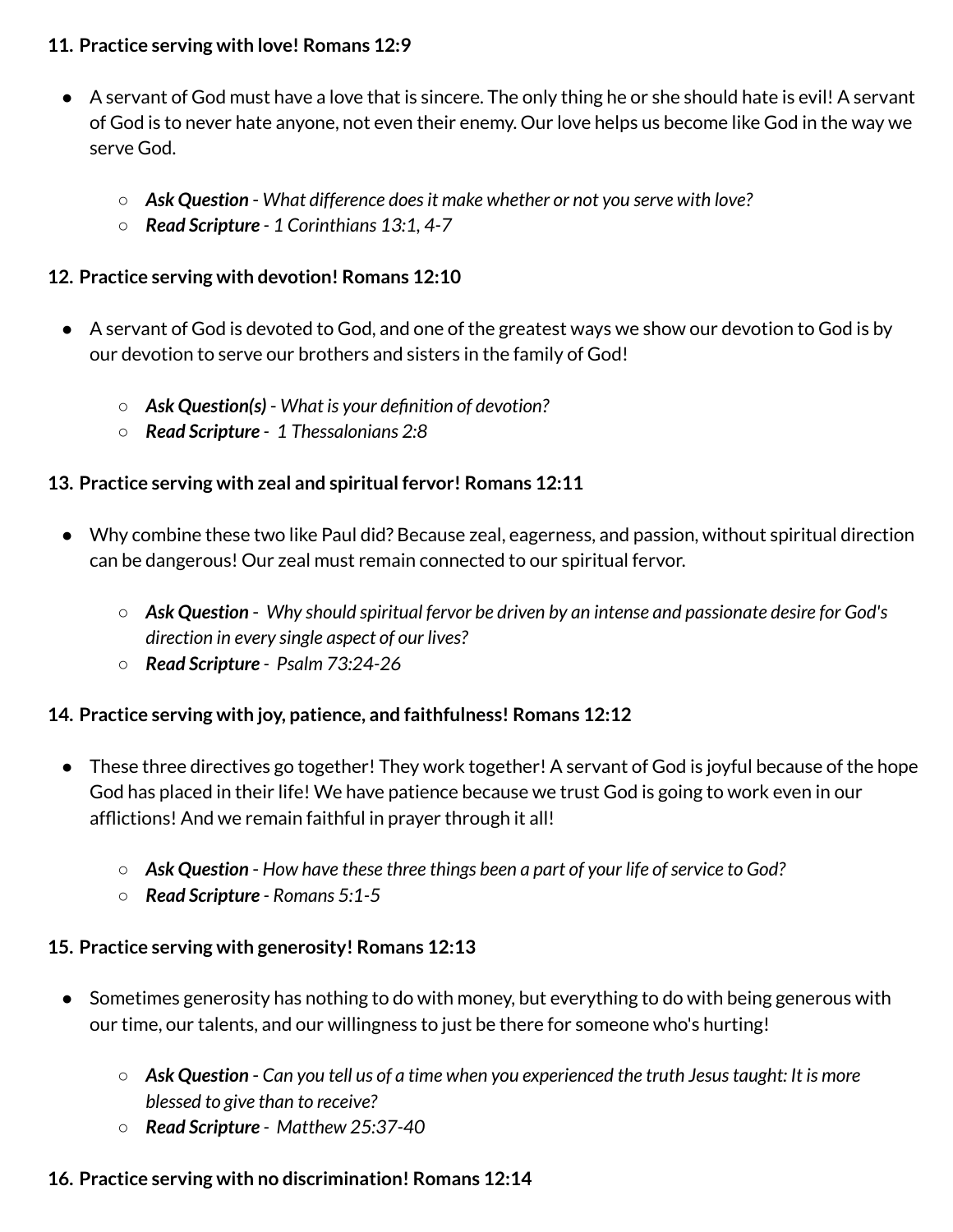- Yes, we are even to serve our enemies. What more powerful testimony of God's love than to serve in love someone who doesn't love you!
	- *Ask Question Why are we to be non-discriminating in ourservice to others?*
	- *Read Scripture - Luke 6:35-36/Romans 12:16*

#### **17. Practice serving with empathy! Romans 12:15**

- A servant of God is going to be motivated by the things of God, rejoicing with those who rejoice and morning with those who mourn! Sometimes you won't have the words to say, there are no words for some things. But the fact you showed up, counts!
	- *Ask Question Hasthere ever been a time in your life when you experienced the beauty of being served by someone who was empathetic with what you were going through? You don't have to give details, but can you tell usthe difference that made in your life?*
	- *Read Scripture - Galatians 6:2*

#### **18. Practice serving with harmony! Romans 12:16**

- We don't have to agree with one another on everything, but we are commanded to love one another and to do things in harmony with one another.
	- *Ask Question What isthe defining characteristic of a follower of Christ?*
	- *Read Scriptures- John 13:35/Ephesians 4:1-3*

#### **19. Practice serving with forgiveness! Romans 12:17-20**

- Some dictionaries actually have a hard time with the concept of forgiveness. They will say things like…"The act of forgiving, To pardon.""Psychologists generally define forgiveness as a conscious, deliberate decision to release feelings of resentment or vengeance toward a person or group who has harmed you, regardless of whether they actually deserve your forgiveness."
	- *Ask Question(s)* Why is it so hard to forgive others and why is it so important?
	- *Read Scripture - Colossians 3:13*

#### **20. Practice serving with discernment! Romans 12:17**

- As a servant of God, and as a child of God, I have rights. I have freedoms. I have privileges. But as a servant of God I must exercise discernment!
	- *Ask Question(s) Do you think about the impact on others before you say something or do something?*
	- *Read Scripture - 1 Corinthians 10:23-24*

#### **21. Practice serving with vision! Romans 12:21**